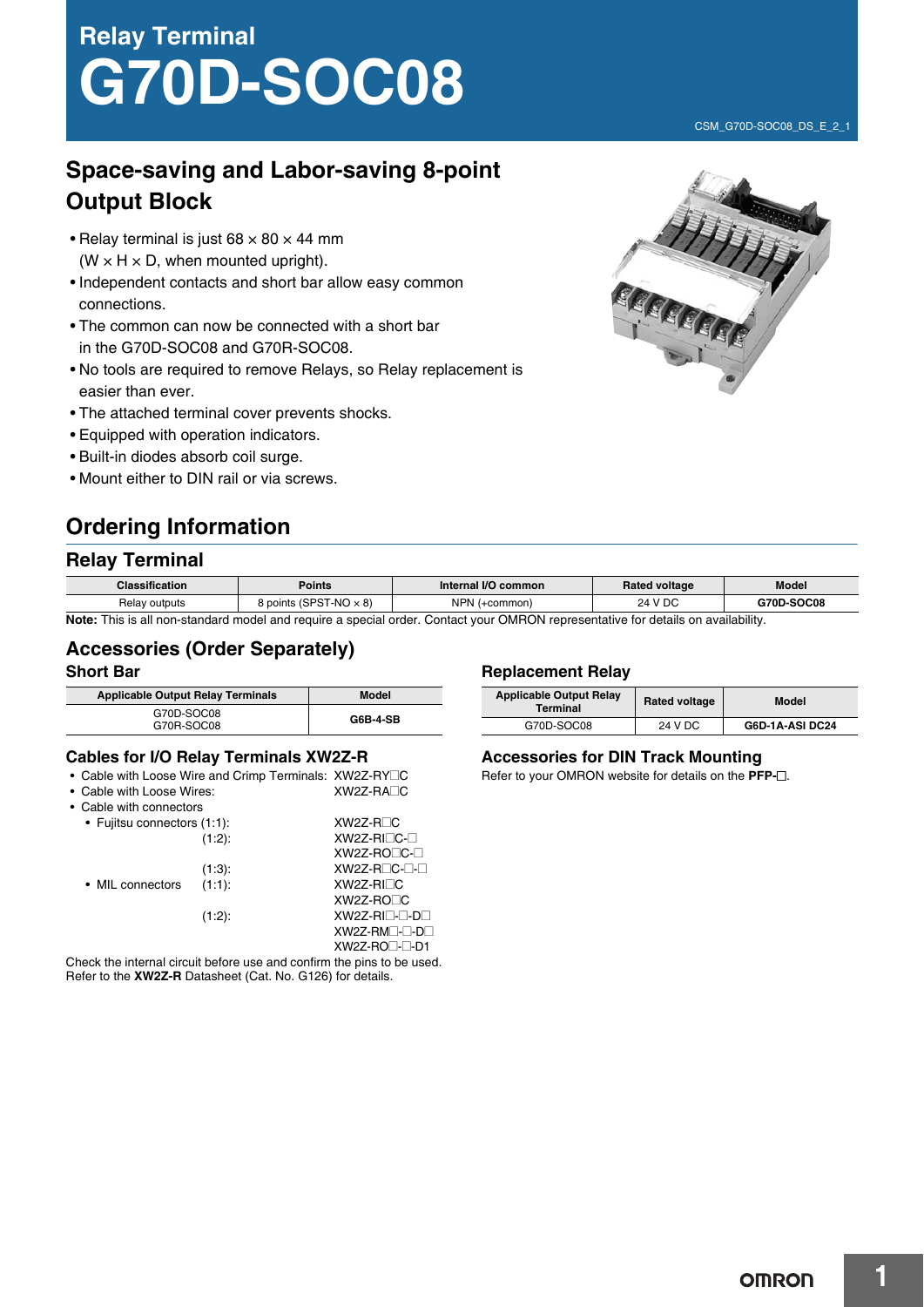## **Specifications**

## **Ratings Relay Specifications (G6D Relay)**

The following specifications apply to G6D Relays mounted in a G70D Relay Terminal and not the G6D Relay itself.

### **Coil Ratings (per G6D Relay)**

| <b>Rated voltage</b>     | 24 V DC                   |
|--------------------------|---------------------------|
|                          |                           |
| <b>Rated current</b>     | $10.5 \text{ mA}$         |
| <b>Coil resistance</b>   | 2,880 $\Omega$            |
|                          |                           |
| Must-operate voltage     | 70% max. of rated voltage |
| Must release voltage     | 10% min. of rated voltage |
|                          |                           |
| Max. voltage             | 130% of rated voltage     |
|                          |                           |
| <b>Power consumption</b> | Approx. 200 mW            |
|                          |                           |

- **Note: 1.** The must-operate voltage is 75% or less of the rated voltage if the relay is mounted upside down.
	- **2.** Rated current and coil resistance were measured at a coil temperature of 23 $^{\circ}$  C with a tolerance of  $\pm 10\%$ .
	- **3.** Operating characteristics were measured at a coil temperature of 23° C.
	- **4.** The maximum allowable voltage is the maximum value of the allowable voltage range for the relay coil operating power supply. There is no continuous allowance.
	- **5.** The rated current includes the terminal's LED current.

### **Contact Ratings (per G6D Relay)**

| Load                                      |                                                                                                   | Resistive load $(cos\phi = 1)$                                             |  |
|-------------------------------------------|---------------------------------------------------------------------------------------------------|----------------------------------------------------------------------------|--|
| <b>Rated load</b>                         |                                                                                                   | 5 A at 250 V AC, 5 A at 30 V DC                                            |  |
| <b>Rated carry current</b>                |                                                                                                   | 5 A                                                                        |  |
| Max. switching voltage                    |                                                                                                   | 250 V AC, 30 V DC                                                          |  |
| Max. switching current                    |                                                                                                   | 5 A                                                                        |  |
| Max. switching capacity (reference value) |                                                                                                   | W 250 VA, 150.                                                             |  |
| Min. permissible load (reference value) * |                                                                                                   | 10 mA at 5 V DC                                                            |  |
| <b>Endurance</b>                          | <b>Electrical</b>                                                                                 | 70,000 operations min. (under and at the rated load at 1,800 operations/h) |  |
|                                           | <b>Mechanical</b><br>at This control is formed and the fire area and of 4 AA three constructions. | 20,000,000 operations min. (at 18,000 operations/h)                        |  |

\* This value is for a switching frequency of 120 times per minute.

## **Characteristics**

| <b>Model</b>                                     |                                        | G70D-SOC08                                                                                                     |  |
|--------------------------------------------------|----------------------------------------|----------------------------------------------------------------------------------------------------------------|--|
| <b>Classification</b>                            |                                        | Relay outputs                                                                                                  |  |
| <b>Contact configuration</b>                     |                                        | 8 points (SPST-NO x 8)                                                                                         |  |
| <b>Contact structure</b>                         |                                        | Single                                                                                                         |  |
| <b>Contact resistance *1</b>                     |                                        | 100 m $\Omega$ max.                                                                                            |  |
| Must-operate time *2                             |                                        | $10$ ms max.                                                                                                   |  |
| Release time *2                                  |                                        | 10 ms max.                                                                                                     |  |
| <b>Mechanical</b><br>Max. switching frequency    |                                        | 18,000 operations/h                                                                                            |  |
|                                                  | <b>Rated load</b>                      | 1,800 operations/h                                                                                             |  |
| <b>Insulation resistance</b>                     |                                        | 100 MΩ min. (at 500 V DC)                                                                                      |  |
|                                                  | Between coil and contact               | 2.000 V AC for 1 min between coil and contact                                                                  |  |
| Dielectric strength                              | Between contacts of same polarity      | 750 V AC for 1 min                                                                                             |  |
|                                                  | Between contacts of different polarity | 1.500 V AC for 1 min                                                                                           |  |
| <b>Vibration resistance</b>                      | <b>Destruction</b>                     | 10 to 55 to 10 Hz, 0.5-mm amplitude (1.0-mm double)                                                            |  |
|                                                  | <b>Malfunction</b>                     | 10 to 55 to 10 Hz, 0.5-mm amplitude (1.0-mm double)                                                            |  |
| <b>Shock resistance</b>                          | <b>Destruction</b>                     | $300 \text{ m/s}^2$                                                                                            |  |
|                                                  | <b>Malfunction</b>                     | 100 $m/s^2$                                                                                                    |  |
|                                                  | Power input (normal mode)              | 600 V for 10 min with a pulse width of 100 ns to 1 µs                                                          |  |
| <b>Noise immunity</b>                            | Power input (common mode)              | 1.5 kV for 10 min with a pulse width of 100 ns to 1 µs                                                         |  |
|                                                  | Input cable (coiling)                  | 1.5 kV for 10 min with a pulse width of 100 ns to 1 us                                                         |  |
|                                                  | Unit body (coiling)                    | 600 V for 10 min with a pulse width of 100 ns to 1 µs                                                          |  |
| Operating voltage range                          |                                        | 24 V DC +10%/-15%                                                                                              |  |
| Current consumption *3                           |                                        | Approx. 170 mA at 24 V DC                                                                                      |  |
| Cable length                                     | Between block and controller           | 5 m max. (reference value for AWG28)                                                                           |  |
|                                                  | Between block and external device      | Determine appropriate length for the connected load.                                                           |  |
| <b>LED indicator color</b>                       |                                        | Orange                                                                                                         |  |
| Coil surge absorber                              |                                        | Diode                                                                                                          |  |
| Ambient operating temperature                    |                                        | -10 to $55^{\circ}$ C                                                                                          |  |
| Ambient storage temperature                      |                                        | 35% to 85%                                                                                                     |  |
| <b>Ambient operating humidity</b>                |                                        | -20 to $65^{\circ}$ C                                                                                          |  |
| <b>Mounting strength</b>                         |                                        | No damage when 49 N pull load was applied for 1 s in all directions<br>(except for 9.8 N in direction of rail) |  |
|                                                  | <b>Tightening torque</b>               | 9.8 N·m                                                                                                        |  |
| <b>Terminal strength</b><br><b>Pull strength</b> |                                        | 49 N for 1 min                                                                                                 |  |
| Weight                                           |                                        | Approx. 145 q                                                                                                  |  |

**Note:** These values are initial values.

\*1. Measurement: 1 A at 5 V DC

\*2. Ambient temperature: 23°C

\*3. The current consumption is the value when all points are ON and includes the G6D Relay coil current.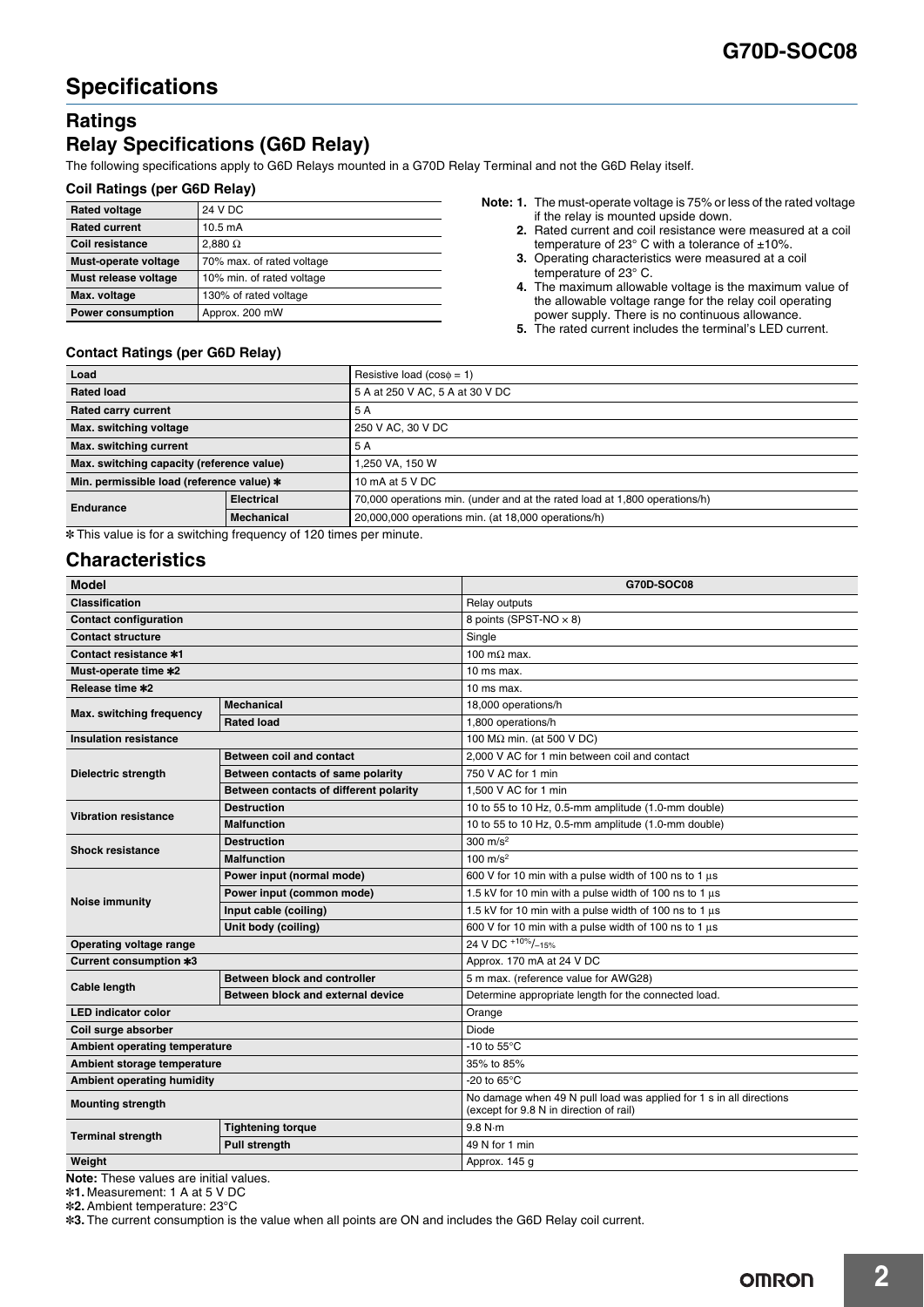## **G70D-SOC08**

**Note:** The data shown in these graphs is based on actual values sampled from a production line; please use this data for reference only. As a general rule, allow for slight variations in the Relays because the Relays are mass produced.

## **Engineering Data (Reference Value)**



#### **Endurance Curve Maximum Switching Capacity**



- When using with a carry current of 5 A, no more than 4 contacts may be ON.
- The carry current is 3 A when all contacts are ON.
- **Internal Circuits**



**Note:** Orders for G79 series connector cables will no longer be accepted after the end of March, 2017.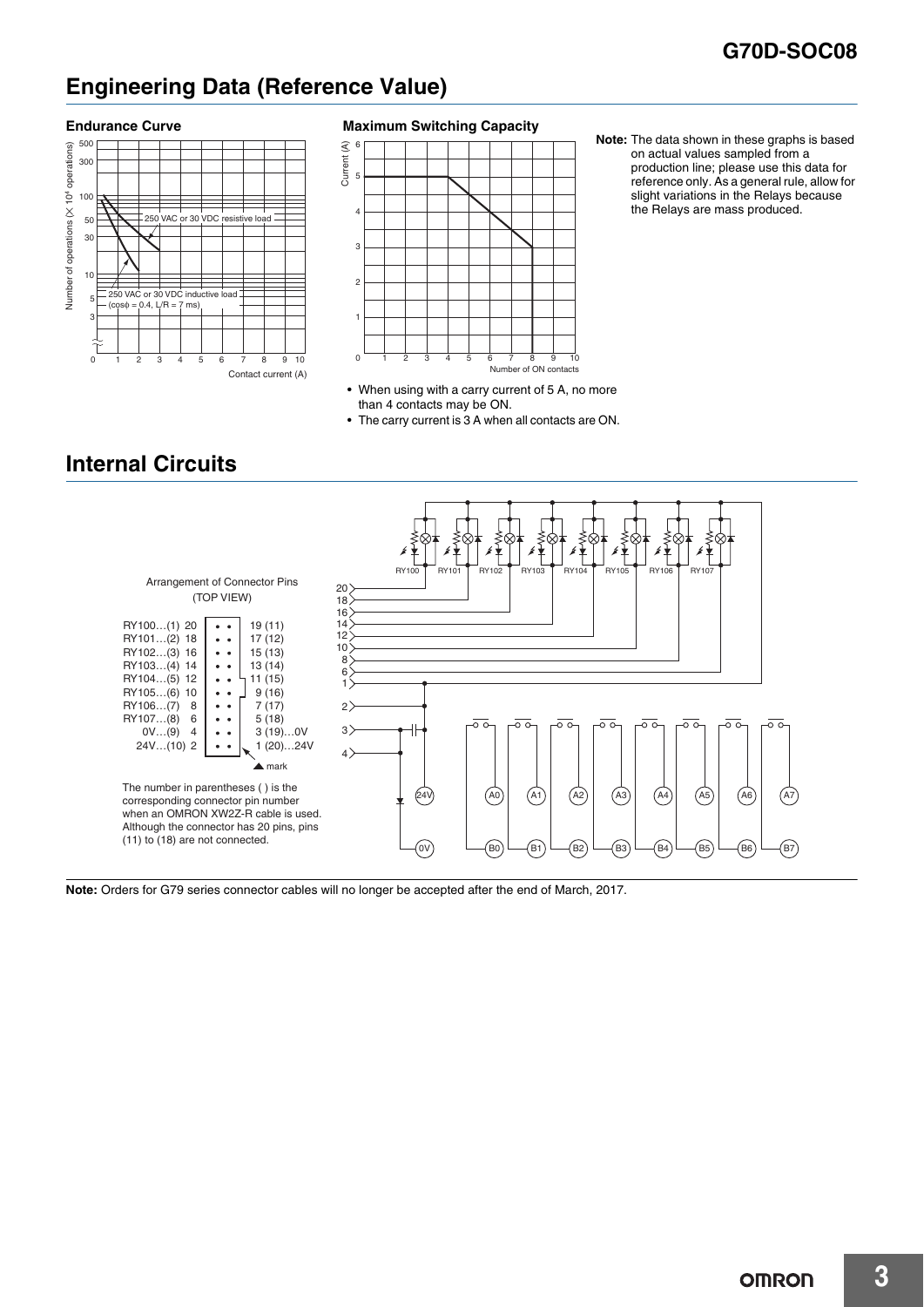## **G70D-SOC08**

**Relay Terminal G70D-SOC08**



## **Accessories (Order Separately)**



## **Terminal Arrangement/Terminal Connection Example**

### **G70D-SOC08**



- Since the voltage to be applied is specified, supply the power that meets the voltage specification to the terminals (24V, 0V) when using the relay terminal. The terminals (A0 to 7, B0 to 7) are contact outputs. Therefore supply the power that meets the load. Short-circuit boards are also available.
- The power take-in terminals serve to supply the relay drive power and the controller output transistor power. Match the controller voltage with the relay terminal voltage. Use the power supply having least noise.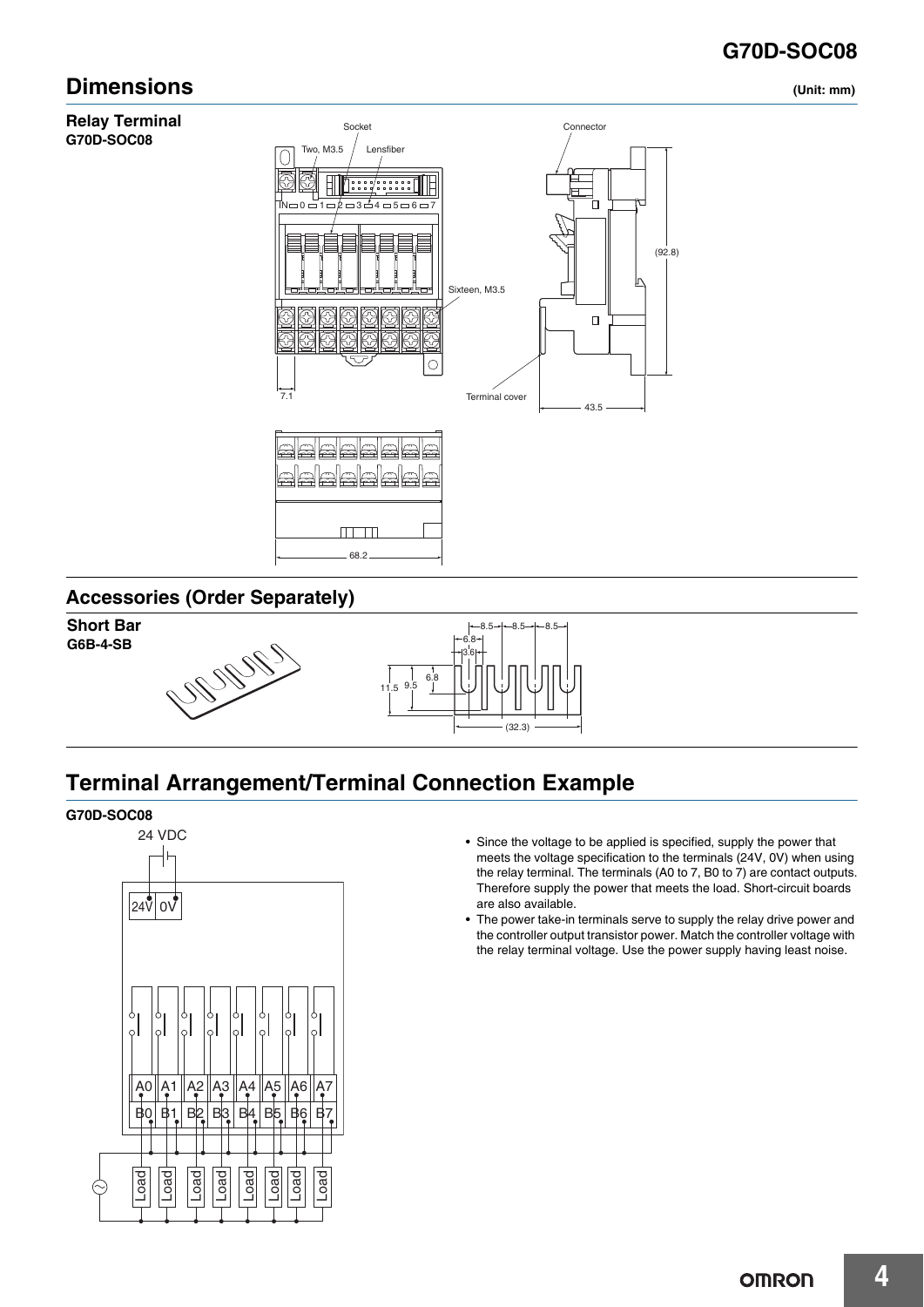## **Safety Precautions**

## **Be sure to read** *the Safety Precautions for All I/O Relay Terminals* **in the website at: http://www.ia.omron.com/.**

**Warning Indications**

| <b>Precautions for</b>                       | Supplementary comments on what to do                                                                                                                       |
|----------------------------------------------|------------------------------------------------------------------------------------------------------------------------------------------------------------|
| <b>Safe Use</b>                              | or avoid doing, to use the product safely.                                                                                                                 |
| <b>Precautions for</b><br><b>Correct Use</b> | Supplementary comments on what to do<br>or avoid doing, to prevent failure to oper-<br>ate, malfunction, or undesirable effects on<br>product performance. |

- Do not submit the product to abnormal shock. Doing so might result in faulty operation.
- Use the Unit with the correct power supply voltage. An incorrect power supply may result in a problem.
- Double-check all the wiring before turning on the power supply. Incorrect wiring may result in burning.
- Do not bend the cables beyond their natural limit. Doing so may break the cables.
- Do not pull the cables by the power beyond 30 N. Doing so may break the cables.
- Be sure to turn off the power supply before wiring. Once the power is turned on, keep the cover closed and do not touch the terminal block, otherwise an electrical shock accident may occur.
- Ensure DIN rail attachment or screw attachment.
- Never use the product under any load that exceeds the rated contact values including the switching capacities, otherwise the product will not operate correctly and damage or burning may occur with the product itself.
- Take appropriate measures to ensure that the specified power with the rated voltage and frequency is supplied. Be particularly careful in places where the power supply is unstable. An incorrect power supply may result in malfunction.
- Do not attempt to disassemble, repair, or modify any Units. Any attempt to do so may result in malfunction, fire, or electric shock.
- Apply specified voltage correctly to the input terminal. Application of wrong voltage will spoil the specified performance of this product and may break or burn the product itself.

## **Precautions for Safe Use Precautions for Correct Use**

- Do not install the Unit in any of the following locations: Installing the Unit in the following locations may result in malfunction, electric shock, or burning.
	- Locations subject to condensation as the result of severe changes in temperature.
	- Locations subject to corrosive or flammable gases.
	- Locations subject to exposure to water, oil, or chemicals.
	- Locations subject to direct sunlight.
	- Locations subject to dust (especially iron dust) or salts.
	- Locations subject to shock or vibration.
	- Locations subject to temperatures or humidities outside the range specified in the specifications.
- Take appropriate and sufficient countermeasures when installing systems in the following locations. Inappropriate and insufficient measures may result in malfunction.
	- Locations close to power supplies.
	- Locations subject to static electricity or other forms of noise.
	- Locations subject to strong electromagnetic fields.
- When mounting a Relay, press the upper part of the Relay straight down until the Relay is locked with the hooks while making sure that none of the Relay terminals are bent. Not doing so may cause the I/O Terminal to malfunction or radiate heat.
- Never use paint thinner or similar solvents, which can discolor or dissolve the surface of the Unit.
- Avoid connecting and disconnecting connectors while the power is ON. Otherwise, misoperation may occur.